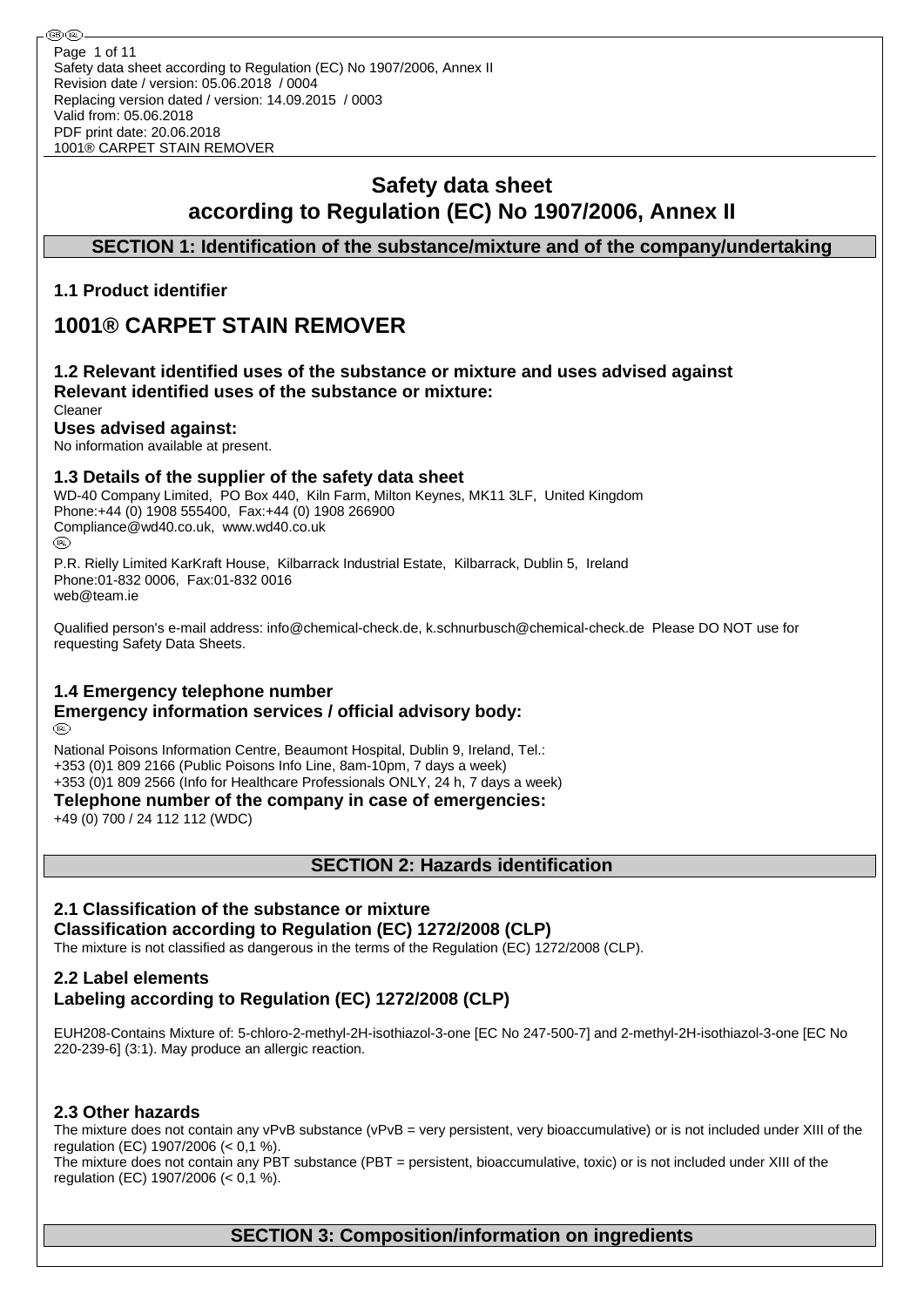Safety data sheet according to Regulation (EC) No 1907/2006, Annex II Revision date / version: 05.06.2018 / 0004 Replacing version dated / version: 14.09.2015 / 0003 Valid from: 05.06.2018 PDF print date: 20.06.2018 1001® CARPET STAIN REMOVER

#### **3.1 Substance**

n.a.

#### **3.2 Mixture**

| Butanedioic acid, 2(or 3)-sulfo-, 4-[2-[(1-oxododecyl)amino]ethyl] |                               |
|--------------------------------------------------------------------|-------------------------------|
| ester, sodium salt                                                 |                               |
| <b>Registration number (REACH)</b>                                 | 01-2119980061-44-XXXX         |
| <b>Index</b>                                                       | $---$                         |
| <b>EINECS, ELINCS, NLP</b>                                         | 939-648-2 (REACH-IT List-No.) |
| <b>CAS</b>                                                         | $---$                         |
| content %                                                          | $0.5 - 5$                     |
| Classification according to Regulation (EC) 1272/2008 (CLP)        | Skin Irrit. 2. H315           |
|                                                                    | Eye Irrit. 2, H319            |

For the text of the H-phrases and classification codes (GHS/CLP), see Section 16.

The substances named in this section are given with their actual, appropriate classification!

For substances that are listed in appendix VI, table 3.1 of the regulation (EC) no. 1272/2008 (CLP regulation) this means that all notes that may be given here for the named classification have been taken into account.

## **SECTION 4: First aid measures**

## **4.1 Description of first aid measures**

First-aiders should ensure they are protected!

Never pour anything into the mouth of an unconscious person!

#### **Inhalation**

Remove person from danger area.

Supply person with fresh air and consult doctor according to symptoms.

#### **Skin contact**

Wash thoroughly using copious water - remove contaminated clothing immediately. If skin irritation occurs (redness etc.), consult doctor.

Unsuitable cleaning product: Solvent

#### **Thinners**

**Eye contact**

#### Remove contact lenses.

Wash thoroughly for several minutes using copious water. Seek medical help if necessary.

#### **Ingestion**

Rinse the mouth thoroughly with water.

Give copious water to drink - consult doctor immediately.

#### **4.2 Most important symptoms and effects, both acute and delayed**

If applicable delayed symptoms and effects can be found in section 11 and the absorption route in section 4.1.

The following may occur:

Irritation of the eyes

With long-term contact:

Dermatitis (skin inflammation)

In certain cases, the symptoms of poisoning may only appear after an extended period / after several hours.

**4.3 Indication of any immediate medical attention and special treatment needed**

n.c.

**SECTION 5: Firefighting measures**

## **5.1 Extinguishing media**

#### **Suitable extinguishing media**

Adapt to the nature and extent of fire. Water jet spray / alcohol resistant foam / CO2 / dry extinguisher

#### **Unsuitable extinguishing media**

None known

## **5.2 Special hazards arising from the substance or mixture**

In case of fire the following can develop: Oxides of carbon Oxides of phosphorus Oxides of sulphur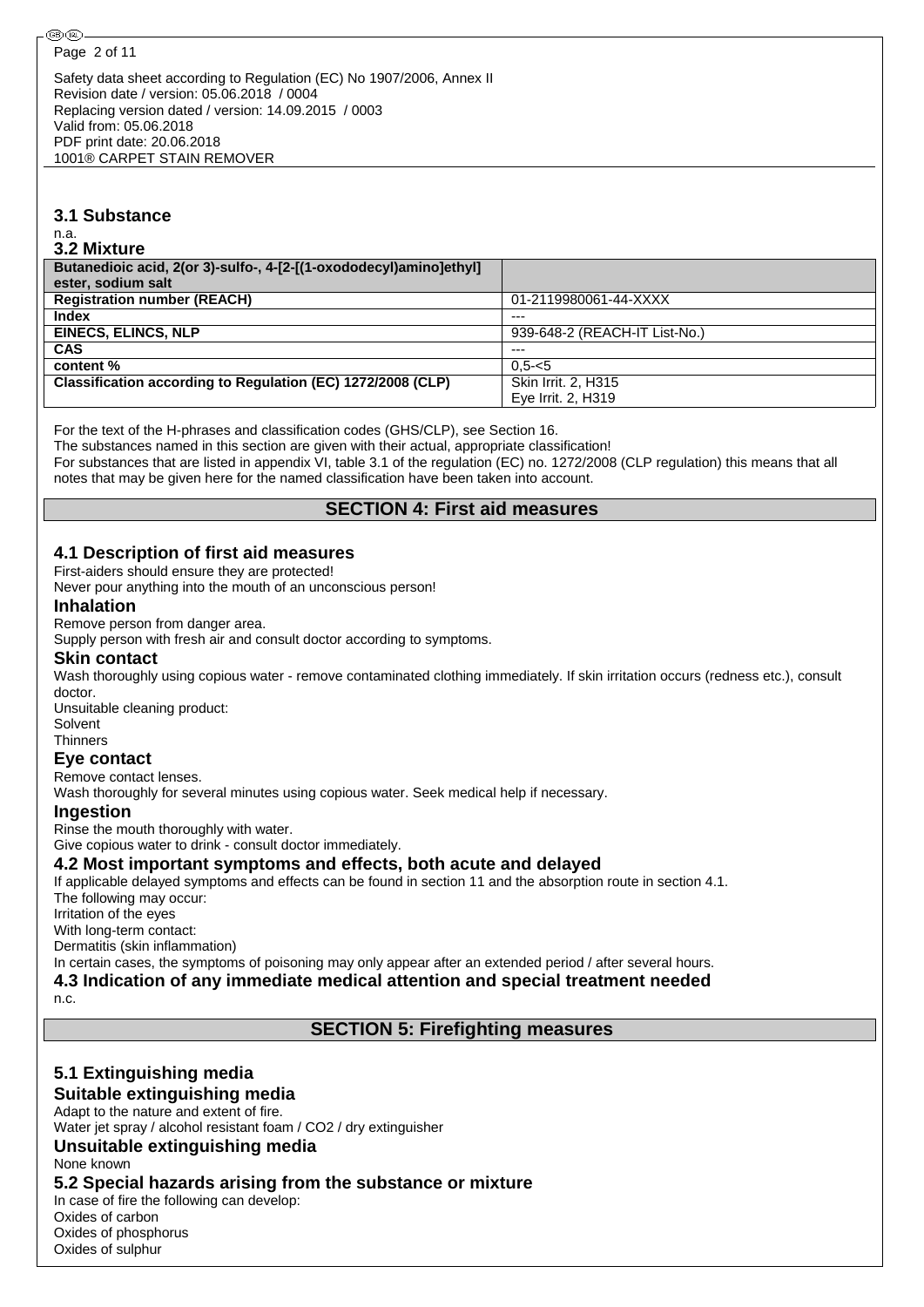Oxides of nitrogen Toxic gases

#### **5.3 Advice for firefighters**

In case of fire and/or explosion do not breathe fumes. Protective respirator with independent air supply. According to size of fire Full protection, if necessary. Dispose of contaminated extinction water according to official regulations.

#### **SECTION 6: Accidental release measures**

### **6.1 Personal precautions, protective equipment and emergency procedures**

Ensure sufficient supply of air. Avoid contact with eyes or skin. If applicable, caution - risk of slipping.

#### **6.2 Environmental precautions**

If leakage occurs, dam up.

Resolve leaks if this possible without risk.

Prevent surface and ground-water infiltration, as well as ground penetration.

Prevent from entering drainage system.

If accidental entry into drainage system occurs, inform responsible authorities.

#### **6.3 Methods and material for containment and cleaning up**

Soak up with absorbent material (e.g. universal binding agent, sand, diatomaceous earth, sawdust) and dispose of according to Section 13.

Flush residue using copious water. Unsuitable cleaning product: Solvent **Thinners** 

### **6.4 Reference to other sections**

For personal protective equipment see Section 8 and for disposal instructions see Section 13.

## **SECTION 7: Handling and storage**

In addition to information given in this section, relevant information can also be found in section 8 and 6.1.

## **7.1 Precautions for safe handling**

#### **7.1.1 General recommendations**

Ensure good ventilation.

Avoid contact with eyes.

Avoid long lasting or intensive contact with skin.

Eating, drinking, smoking, as well as food-storage, is prohibited in work-room.

## Observe directions on label and instructions for use.

#### **7.1.2 Notes on general hygiene measures at the workplace**

General hygiene measures for the handling of chemicals are applicable.

Wash hands before breaks and at end of work.

Keep away from food, drink and animal feedingstuffs.

Remove contaminated clothing and protective equipment before entering areas in which food is consumed.

## **7.2 Conditions for safe storage, including any incompatibilities**

Store product closed and only in original packing. Not to be stored in gangways or stair wells. Store at room temperature.

## **7.3 Specific end use(s)**

No information available at present.

## **SECTION 8: Exposure controls/personal protection**

## **8.1 Control parameters**

## **8.2 Exposure controls**

**Butanedioic acid, 2(or 3)-sulfo-, 4-[2-[(1-oxododecyl)amino]ethyl] ester, sodium salt**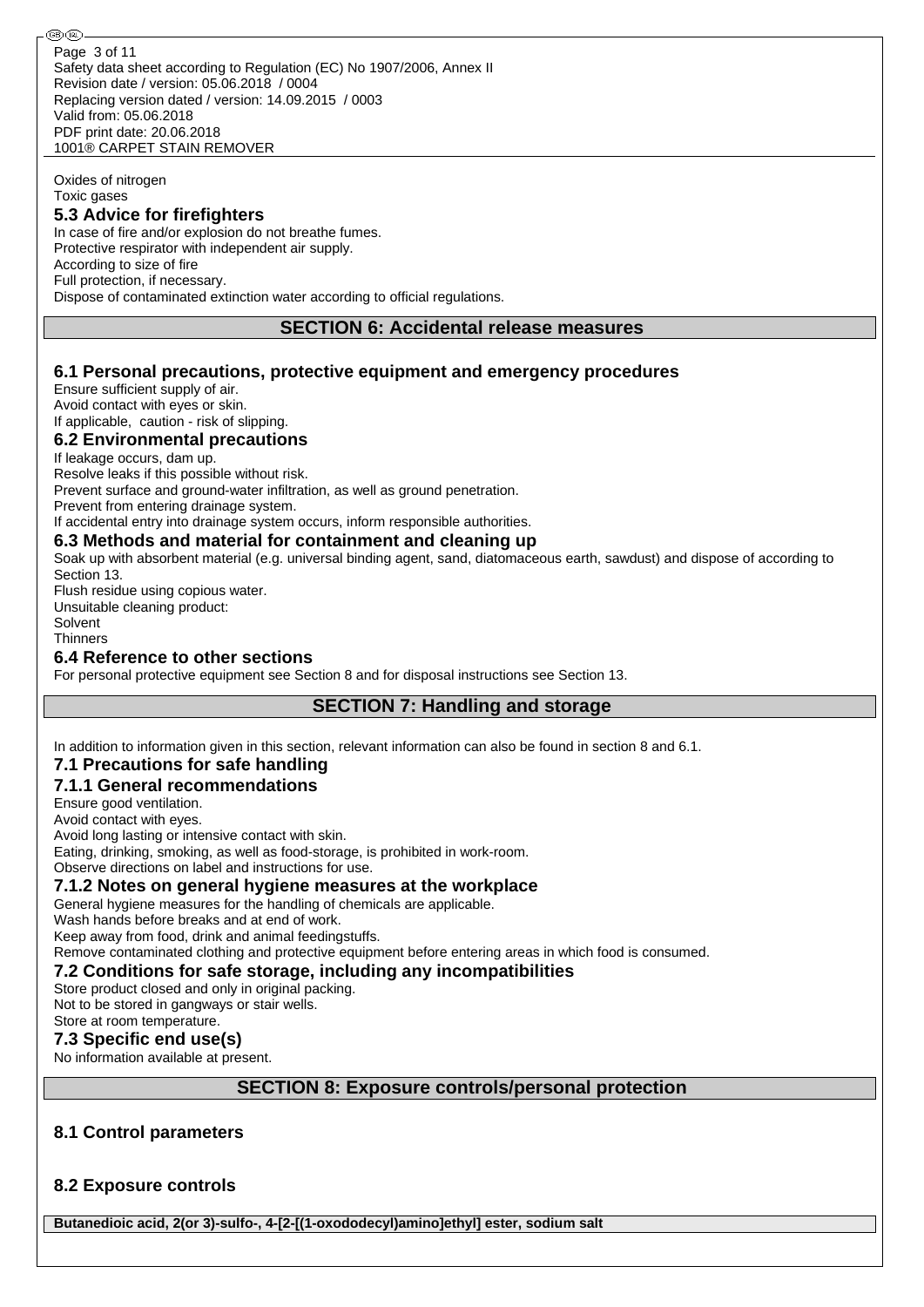| Area of application | <b>Exposure route /</b><br>Environmental<br>compartment | <b>Effect on health</b>        | <b>Descripto</b><br>r | Value  | <b>Unit</b>     | <b>Note</b> |
|---------------------|---------------------------------------------------------|--------------------------------|-----------------------|--------|-----------------|-------------|
|                     | Environment - freshwater                                |                                | <b>PNEC</b>           | 0.019  | mg/l            |             |
|                     | Environment - marine                                    |                                | <b>PNEC</b>           | 0,0019 | mg/l            |             |
|                     | Environment - sporadic<br>(intermittent) release        |                                | <b>PNEC</b>           | 0,19   | mg/l            |             |
|                     | Environment - sewage<br>treatment plant                 |                                | <b>DNEL</b>           | 5      | mg/l            |             |
|                     | Environment - sediment,<br>freshwater                   |                                | <b>PNEC</b>           | 0.0107 | mg/kg           |             |
|                     | Environment - sediment,<br>marine                       |                                | <b>PNEC</b>           | 0,0107 | mg/kg           |             |
|                     | Environment - sediment                                  |                                | <b>PNEC</b>           | 0,0103 | mg/kg           |             |
| Consumer            | Human - inhalation                                      | Long term, systemic<br>effects | <b>DNEL</b>           | 69,05  | mg/m3           |             |
| Consumer            | Human - dermal                                          | Long term, systemic<br>effects | <b>DNEL</b>           | 99,26  | mg/kg<br>bw/day |             |
| Consumer            | Human - oral                                            | Long term, systemic<br>effects | <b>DNEL</b>           | 2,21   | mg/kg<br>bw/day |             |
| Workers / employees | Human - inhalation                                      | Long term, systemic<br>effects | <b>DNEL</b>           | 223,36 | mg/m3           |             |
| Workers / employees | Human - dermal                                          | Long term, systemic<br>effects | <b>DNEL</b>           | 165,44 | mg/kg<br>bw/day |             |

## **8.2.1 Appropriate engineering controls**

Ensure good ventilation. This can be achieved by local suction or general air extraction. If this is insufficient to maintain the concentration under the WEL or AGW values, suitable breathing protection should be worn. Applies only if maximum permissible exposure values are listed here.

## **8.2.2 Individual protection measures, such as personal protective equipment**

General hygiene measures for the handling of chemicals are applicable.

Wash hands before breaks and at end of work.

Keep away from food, drink and animal feedingstuffs.

Remove contaminated clothing and protective equipment before entering areas in which food is consumed.

Eye/face protection: Tight fitting protective goggles (EN 166) with side protection, with danger of projections.

Skin protection - Hand protection: Chemical resistant protective gloves (EN 374). If applicable Safety gloves made of butyl (EN 374) Protective Neoprene® / polychloroprene gloves (EN 374). Protective nitrile gloves (EN 374) Minimum layer thickness in mm:  $>= 0,4$ Permeation time (penetration time) in minutes: >= 480 The breakthrough times determined in accordance with EN 16523-1 were not obtained under practical conditions. The recommended maximum wearing time is 50% of breakthrough time. Protective hand cream recommended. Skin protection - Other: Protective working garments (e.g. safety shoes EN ISO 20345, long-sleeved protective working garments).

Respiratory protection: Normally not necessary.

Thermal hazards: Not applicable

Additional information on hand protection - No tests have been performed. In the case of mixtures, the selection has been made according to the knowledge available and the information about the contents. Selection of materials derived from glove manufacturer's indications. Final selection of glove material must be made taking the breakthrough times, permeation rates and degradation into account.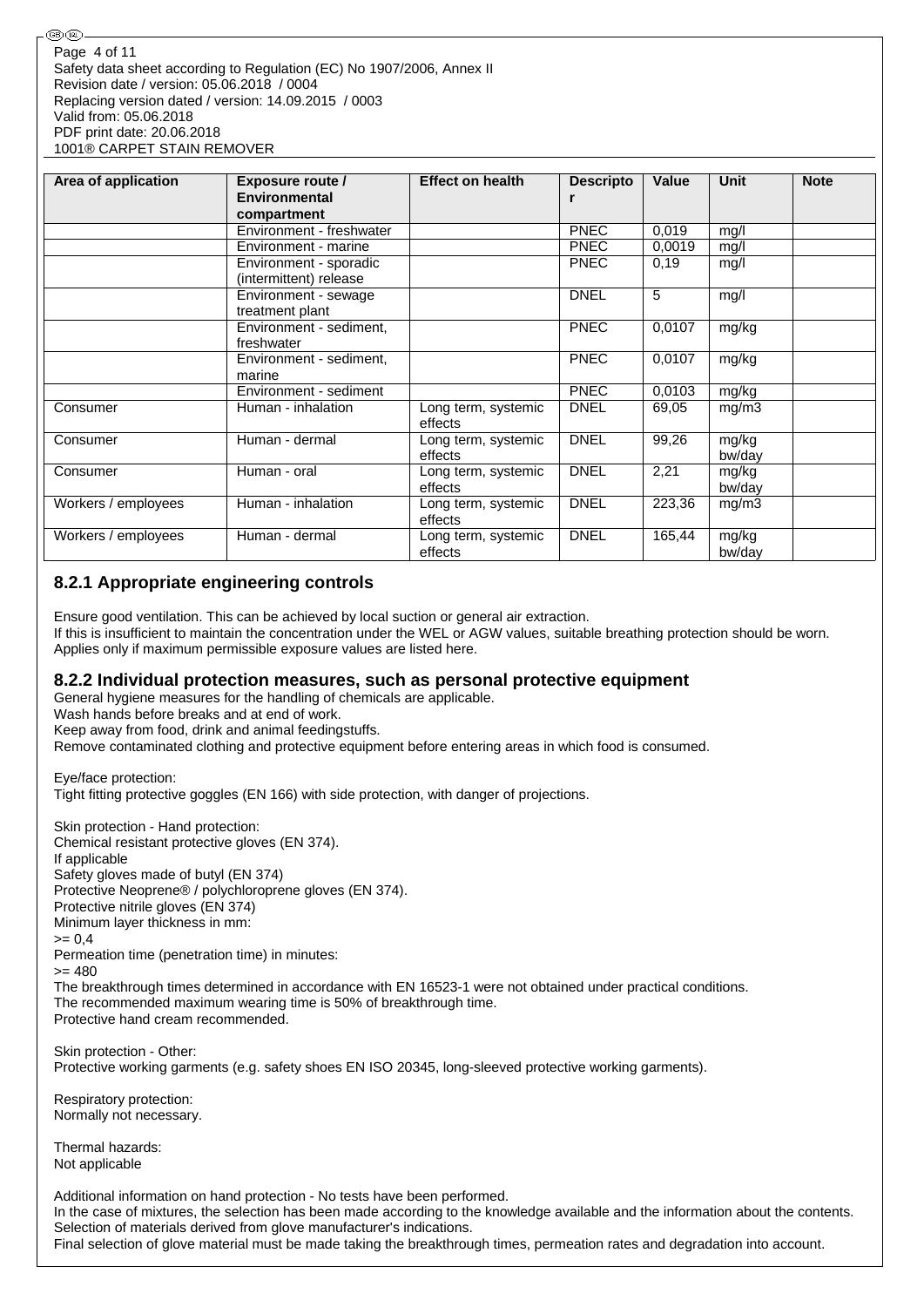Safety data sheet according to Regulation (EC) No 1907/2006, Annex II Revision date / version: 05.06.2018 / 0004 Replacing version dated / version: 14.09.2015 / 0003 Valid from: 05.06.2018 PDF print date: 20.06.2018 1001® CARPET STAIN REMOVER Page 5 of 11

Selection of a suitable glove depends not only on the material but also on other quality characteristics and varies from manufacturer to manufacturer.

In the case of mixtures, the resistance of glove materials cannot be predicted and must therefore be tested before use. The exact breakthrough time of the glove material can be requested from the protective glove manufacturer and must be observed.

### **8.2.3 Environmental exposure controls**

No information available at present.

௵

## **SECTION 9: Physical and chemical properties**

#### **9.1 Information on basic physical and chemical properties**

| Physical state:                          | Liquid                                                                          |
|------------------------------------------|---------------------------------------------------------------------------------|
| Colour:                                  | White                                                                           |
| Odour:                                   | Perfumed                                                                        |
| Odour threshold:                         | Not determined                                                                  |
| pH-value:                                | $7-8$                                                                           |
| Melting point/freezing point:            | Not determined                                                                  |
| Initial boiling point and boiling range: | Not determined                                                                  |
| Flash point:                             | Not determined                                                                  |
| Evaporation rate:                        | Not determined                                                                  |
| Flammability (solid, gas):               | Not determined                                                                  |
| Lower explosive limit:                   | Not determined                                                                  |
| Upper explosive limit:                   | Not determined                                                                  |
| Vapour pressure:                         | Not determined                                                                  |
| Vapour density (air = $1$ ):             | Not determined                                                                  |
| Density:                                 | 1,0-1,1 (20°C, relative density)                                                |
| Bulk density:                            | n.a.                                                                            |
| Solubility(ies):                         | Not determined                                                                  |
| Water solubility:                        | Mixable                                                                         |
| Partition coefficient (n-octanol/water): | Not determined                                                                  |
| Auto-ignition temperature:               | Not determined                                                                  |
| Decomposition temperature:               | Not determined                                                                  |
| Viscosity:                               | <10 mPas                                                                        |
| Explosive properties:                    | Product is not explosive.                                                       |
| Oxidising properties:                    | No                                                                              |
| 9.2 Other information                    |                                                                                 |
| Miscibility:                             | Not determined                                                                  |
| Fat solubility / solvent:                | Not determined                                                                  |
| Conductivity:                            | Not determined                                                                  |
| Surface tension:                         | Not determined                                                                  |
| Solvents content:                        | Not determined                                                                  |
| ----<br>.                                | $\sim$ $\sim$ $\sim$ $\sim$ $\sim$<br>$\overline{a}$ . The state $\overline{a}$ |

# **SECTION 10: Stability and reactivity**

#### **10.1 Reactivity**

The product has not been tested. **10.2 Chemical stability** Stable with proper storage and handling. **10.3 Possibility of hazardous reactions** No dangerous reactions are known. **10.4 Conditions to avoid** None known **10.5 Incompatible materials** None known **10.6 Hazardous decomposition products** No decomposition when used as directed. **SECTION 11: Toxicological information 11.1 Information on toxicological effects** Possibly more information on health effects, see Section 2.1 (classification) **1001® CARPET STAIN REMOVER Toxicity / effect Endpoint Value Unit Organism Test method Notes**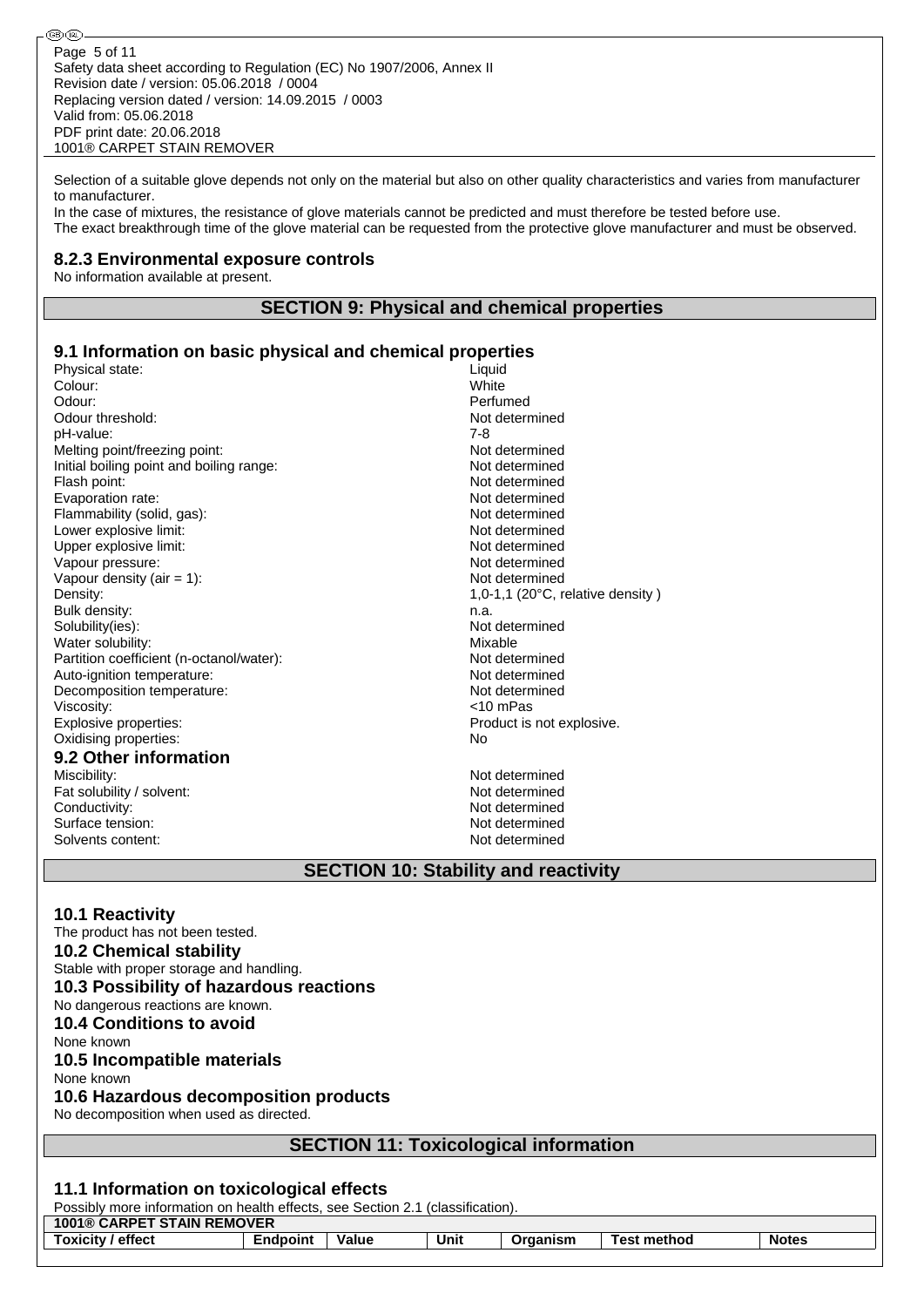| Page 6 of 11                                                          |
|-----------------------------------------------------------------------|
| Safety data sheet according to Regulation (EC) No 1907/2006, Annex II |
| Revision date / version: 05.06.2018 / 0004                            |
| Replacing version dated / version: 14.09.2015 / 0003                  |
| Valid from: 05.06.2018                                                |
| PDF print date: 20.06.2018                                            |
| 1001® CARPET STAIN REMOVER                                            |

-®®-

| Acute toxicity, by oral route:   |  | n.d.a.         |
|----------------------------------|--|----------------|
| Acute toxicity, by dermal        |  | n.d.a.         |
| route:                           |  |                |
| Acute toxicity, by inhalation:   |  | n.d.a.         |
| Skin corrosion/irritation:       |  | n.d.a.         |
| Serious eye                      |  | n.d.a.         |
| damage/irritation:               |  |                |
| Respiratory or skin              |  | n.d.a.         |
| sensitisation:                   |  |                |
| Germ cell mutagenicity:          |  | n.d.a.         |
| Carcinogenicity:                 |  | n.d.a.         |
| Reproductive toxicity:           |  | n.d.a.         |
| Specific target organ toxicity - |  | n.d.a.         |
| single exposure (STOT-SE):       |  |                |
| Specific target organ toxicity - |  | n.d.a.         |
| repeated exposure (STOT-         |  |                |
| $RE)$ :                          |  |                |
| Aspiration hazard:               |  | n.d.a.         |
| Symptoms:                        |  | n.d.a.         |
| Other information:               |  | Classification |
|                                  |  | according to   |
|                                  |  | calculation    |
|                                  |  | procedure.     |

| Butanedioic acid, 2(or 3)-sulfo-, 4-[2-[(1-oxododecyl)amino]ethyl] ester, sodium salt |                 |          |       |            |                            |              |
|---------------------------------------------------------------------------------------|-----------------|----------|-------|------------|----------------------------|--------------|
| Toxicity / effect                                                                     | <b>Endpoint</b> | Value    | Unit  | Organism   | <b>Test method</b>         | <b>Notes</b> |
| Acute toxicity, by oral route:                                                        | LD50            | >2000    | mg/kg | Rat        | OECD 423 (Acute            | Female       |
|                                                                                       |                 |          |       |            | Oral Toxicity - Acute      |              |
|                                                                                       |                 |          |       |            | Toxic Class Method)        |              |
| Acute toxicity, by dermal                                                             | LD50            | >2000    | mg/kg | Rat        | OECD 402 (Acute            |              |
| route:                                                                                |                 |          |       |            | Dermal Toxicity)           |              |
| Respiratory or skin                                                                   |                 |          |       | Guinea pig | OECD 406 (Skin             | No (skin     |
| sensitisation:                                                                        |                 |          |       |            | Sensitisation)             | contact)     |
| Germ cell mutagenicity:                                                               |                 |          |       |            | OECD 476 (In Vitro         | Negative,    |
|                                                                                       |                 |          |       |            | <b>Mammalian Cell Gene</b> | Analogous    |
|                                                                                       |                 |          |       |            | <b>Mutation Test)</b>      | conclusion   |
| Reproductive toxicity:                                                                | <b>NOAEL</b>    | $>=1000$ | mg/kg | Rat        | OECD 422                   | Analogous    |
|                                                                                       |                 |          | bw/d  |            | (Combined Repeated         | conclusion   |
|                                                                                       |                 |          |       |            | Dose Tox. Study with       |              |
|                                                                                       |                 |          |       |            | the                        |              |
|                                                                                       |                 |          |       |            | Reproduction/Develop       |              |
|                                                                                       |                 |          |       |            | m. Tox. Screening          |              |
|                                                                                       |                 |          |       |            | Test)                      |              |
| Specific target organ toxicity -                                                      | <b>NOAEL</b>    | 500      | mg/kg | Rat        | OECD 408 (Repeated         | Analogous    |
| repeated exposure (STOT-                                                              |                 |          | bw/d  |            | Dose 90-Day Oral           | conclusion   |
| $RE)$ :                                                                               |                 |          |       |            | <b>Toxicity Study in</b>   |              |
|                                                                                       |                 |          |       |            | Rodents)                   |              |

# **SECTION 12: Ecological information**

Possibly more information on environmental effects, see Section 2.1 (classification).

| <b>1001® CARPET STAIN REMOVER</b> |          |      |       |      |          |                    |              |
|-----------------------------------|----------|------|-------|------|----------|--------------------|--------------|
| <b>Toxicity / effect</b>          | Endpoint | Time | Value | Unit | Organism | <b>Test method</b> | <b>Notes</b> |
| 12.1. Toxicity to fish:           |          |      |       |      |          |                    | n.d.a.       |
| 12.1. Toxicity to                 |          |      |       |      |          |                    | n.d.a.       |
| daphnia:                          |          |      |       |      |          |                    |              |
| 12.1. Toxicity to algae:          |          |      |       |      |          |                    | n.d.a        |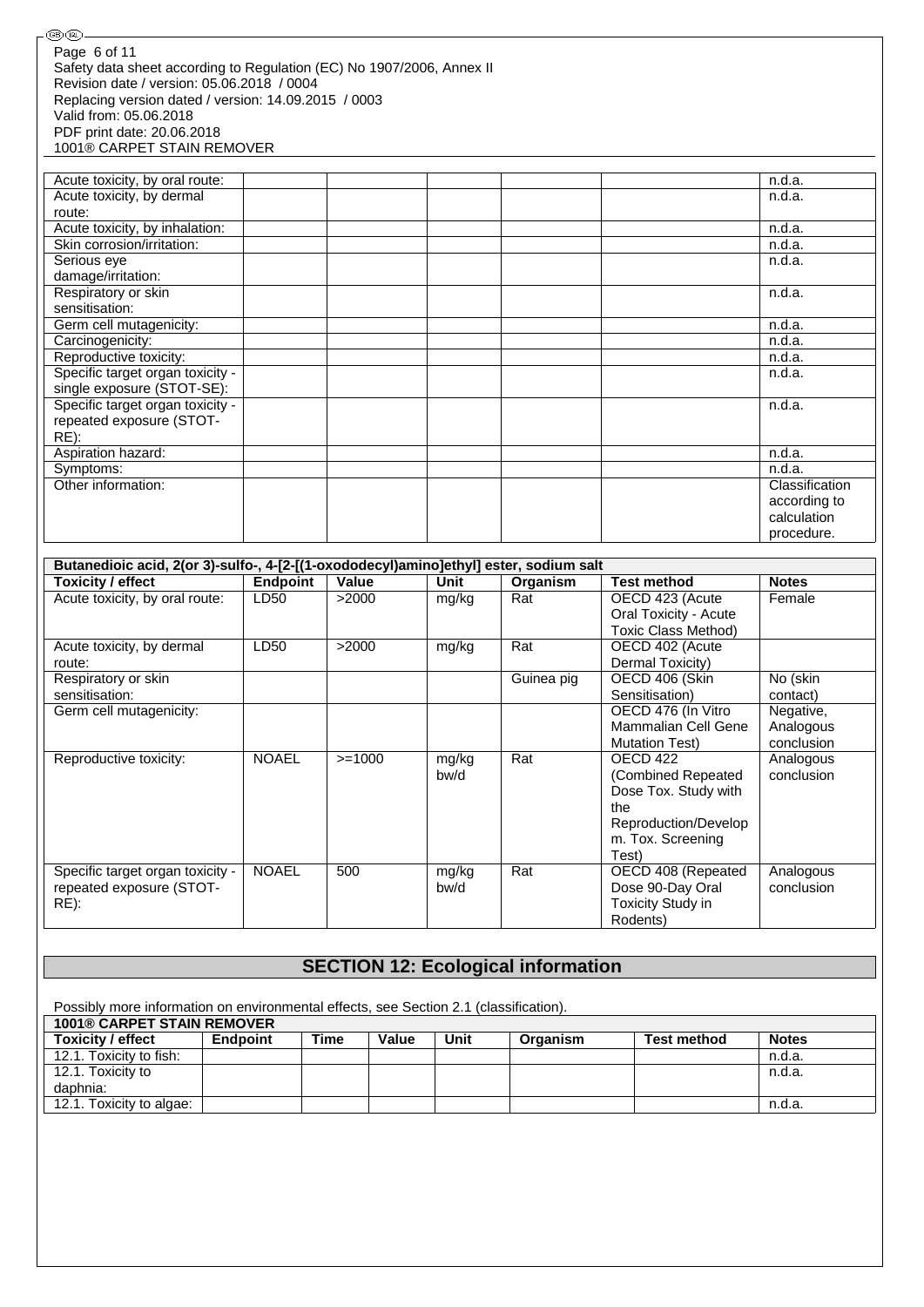| ®®                                                                    |  |                  |
|-----------------------------------------------------------------------|--|------------------|
| Page 7 of 11                                                          |  |                  |
| Safety data sheet according to Regulation (EC) No 1907/2006, Annex II |  |                  |
| Revision date / version: 05.06.2018 / 0004                            |  |                  |
| Replacing version dated / version: 14.09.2015 / 0003                  |  |                  |
| Valid from: 05.06.2018                                                |  |                  |
| PDF print date: 20.06.2018                                            |  |                  |
|                                                                       |  |                  |
| 1001® CARPET STAIN REMOVER                                            |  |                  |
| 12.2. Persistence and                                                 |  |                  |
|                                                                       |  | The              |
| degradability:                                                        |  | surfactant(s)    |
|                                                                       |  | contained in     |
|                                                                       |  | this mixture     |
|                                                                       |  | complies(compl   |
|                                                                       |  | y) with the      |
|                                                                       |  | biodegradability |
|                                                                       |  | criteria as laid |
|                                                                       |  | down in          |
|                                                                       |  | Regulation       |
|                                                                       |  | (EC)             |
|                                                                       |  | No.648/2004      |
|                                                                       |  | on detergents.   |
|                                                                       |  | Data to support  |
|                                                                       |  | this assertion   |
|                                                                       |  | are held at the  |
|                                                                       |  | disposal of the  |
|                                                                       |  | competent        |
|                                                                       |  | authorities of   |
|                                                                       |  | the Member       |
|                                                                       |  | States and will  |
|                                                                       |  | be made          |
|                                                                       |  | available to     |
|                                                                       |  | them, at their   |
|                                                                       |  | direct request   |
|                                                                       |  | or at the        |
|                                                                       |  | request of a     |
|                                                                       |  | detergent        |
|                                                                       |  | manufacturer.    |
| 12.3. Bioaccumulative                                                 |  | n.d.a.           |
|                                                                       |  |                  |
| potential:                                                            |  |                  |
| 12.4. Mobility in soil:<br>12.5. Results of PBT                       |  | n.d.a.           |
|                                                                       |  | n.d.a.           |
| and vPvB assessment<br>12.6. Other adverse                            |  | n.d.a.           |
|                                                                       |  |                  |
| effects:                                                              |  |                  |

| Butanedioic acid, 2(or 3)-sulfo-, 4-[2-[(1-oxododecyl)amino]ethyl] ester, sodium salt |             |      |        |      |                   |                           |                |
|---------------------------------------------------------------------------------------|-------------|------|--------|------|-------------------|---------------------------|----------------|
| Toxicity / effect                                                                     | Endpoint    | Time | Value  | Unit | Organism          | <b>Test method</b>        | <b>Notes</b>   |
| 12.1. Toxicity to fish:                                                               | <b>LC50</b> | 96h  | $>32$  | mq/l | Brachydanio rerio | OECD 203                  |                |
|                                                                                       |             |      |        |      |                   | (Fish, Acute)             |                |
|                                                                                       |             |      |        |      |                   | <b>Toxicity Test)</b>     |                |
| 12.1. Toxicity to fish:                                                               | NOEC/NOEL   | 96h  | $>=32$ | mg/l | Brachydanio rerio | OECD <sub>203</sub>       |                |
|                                                                                       |             |      |        |      |                   | (Fish, Acute)             |                |
|                                                                                       |             |      |        |      |                   | <b>Toxicity Test)</b>     |                |
| 12.1. Toxicity to                                                                     | <b>EC50</b> | 48h  | 19     | mg/l | Daphnia magna     | OECD <sub>202</sub>       |                |
| daphnia:                                                                              |             |      |        |      |                   | (Daphnia sp.              |                |
|                                                                                       |             |      |        |      |                   | Acute                     |                |
|                                                                                       |             |      |        |      |                   | Immobilisation            |                |
|                                                                                       |             |      |        |      |                   | Test)                     |                |
| 12.1. Toxicity to algae:                                                              | <b>EC50</b> | 72h  | $>26$  | mg/l | Desmodesmus       | OECD <sub>201</sub>       |                |
|                                                                                       |             |      |        |      | subspicatus       | (Alga, Growth             |                |
|                                                                                       |             |      |        |      |                   | Inhibition Test)          |                |
| 12.2. Persistence and                                                                 |             | 28d  | 94     | $\%$ | activated sludge  | <b>OECD 301 B</b>         | Readily        |
| degradability:                                                                        |             |      |        |      |                   | (Ready                    | biodegradable  |
|                                                                                       |             |      |        |      |                   | Biodegradability -        |                |
|                                                                                       |             |      |        |      |                   | Co <sub>2</sub> Evolution |                |
|                                                                                       |             |      |        |      |                   | Test)                     |                |
| 12.5. Results of PBT                                                                  |             |      |        |      |                   |                           | No PBT         |
| and vPvB assessment                                                                   |             |      |        |      |                   |                           | substance, No  |
|                                                                                       |             |      |        |      |                   |                           | vPvB substance |

# **SECTION 13: Disposal considerations**

## **13.1 Waste treatment methods**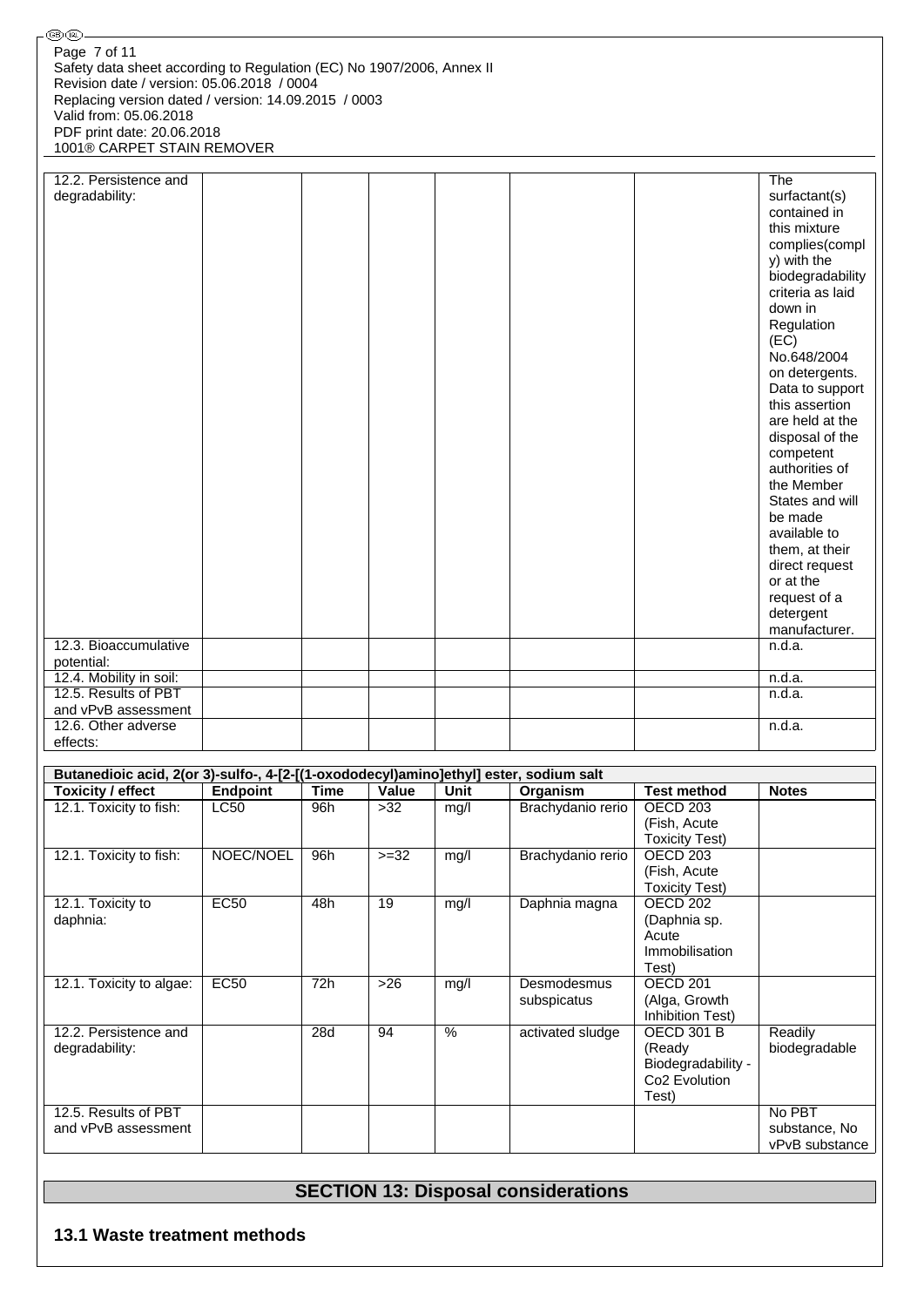#### **For the substance / mixture / residual amounts**

#### EC disposal code no.:

The waste codes are recommendations based on the scheduled use of this product. Owing to the user's specific conditions for use and disposal, other waste codes may be allocated under certain circumstances. (2014/955/EU) 07 06 01 aqueous washing liquids and mother liquors 20 01 29 detergents containing hazardous substances Recommendation: Sewage disposal shall be discouraged. Pay attention to local and national official regulations. E.g. suitable incineration plant. E.g. dispose at suitable refuse site. **For contaminated packing material** Pay attention to local and national official regulations. Empty container completely.

# Uncontaminated packaging can be recycled.

Dispose of packaging that cannot be cleaned in the same manner as the substance.

Recommended cleaner:

**Water** 

15 01 02 plastic packaging

#### **SECTION 14: Transport information**

#### **General statements**

| 14.1. UN number:                                                                  | n.a.           |
|-----------------------------------------------------------------------------------|----------------|
| Transport by road/by rail (ADR/RID)                                               |                |
| 14.2. UN proper shipping name:                                                    |                |
| 14.3. Transport hazard class(es):                                                 | n.a.           |
| 14.4. Packing group:                                                              | n.a.           |
| Classification code:                                                              | n.a.           |
| LQ:                                                                               | n.a.           |
| 14.5. Environmental hazards:                                                      | Not applicable |
| Tunnel restriction code:                                                          |                |
| <b>Transport by sea (IMDG-code)</b>                                               |                |
| 14.2. UN proper shipping name:                                                    |                |
| 14.3. Transport hazard class(es):                                                 | n.a.           |
| 14.4. Packing group:                                                              | n.a.           |
| <b>Marine Pollutant:</b>                                                          | n.a            |
| 14.5. Environmental hazards:                                                      | Not applicable |
| <b>Transport by air (IATA)</b>                                                    |                |
| 14.2. UN proper shipping name:                                                    |                |
| 14.3. Transport hazard class(es):                                                 | n.a.           |
| 14.4. Packing group:                                                              | n.a.           |
| 14.5. Environmental hazards:                                                      | Not applicable |
| 14.6. Special precautions for user                                                |                |
| Unless specified otherwise, general measures for safe transport must be followed. |                |

# **14.7. Transport in bulk according to Annex II of MARPOL and the IBC Code**

Non-dangerous material according to Transport Regulations.

## **SECTION 15: Regulatory information**

#### **15.1 Safety, health and environmental regulations/legislation specific for the substance or mixture**

Observe restrictions: General hygiene measures for the handling of chemicals are applicable.

Directive 2010/75/EU (VOC): < 0,25 % **REGULATION (EC) No 648/2004** less than 5 % anionic surfactants phosphates

perfumes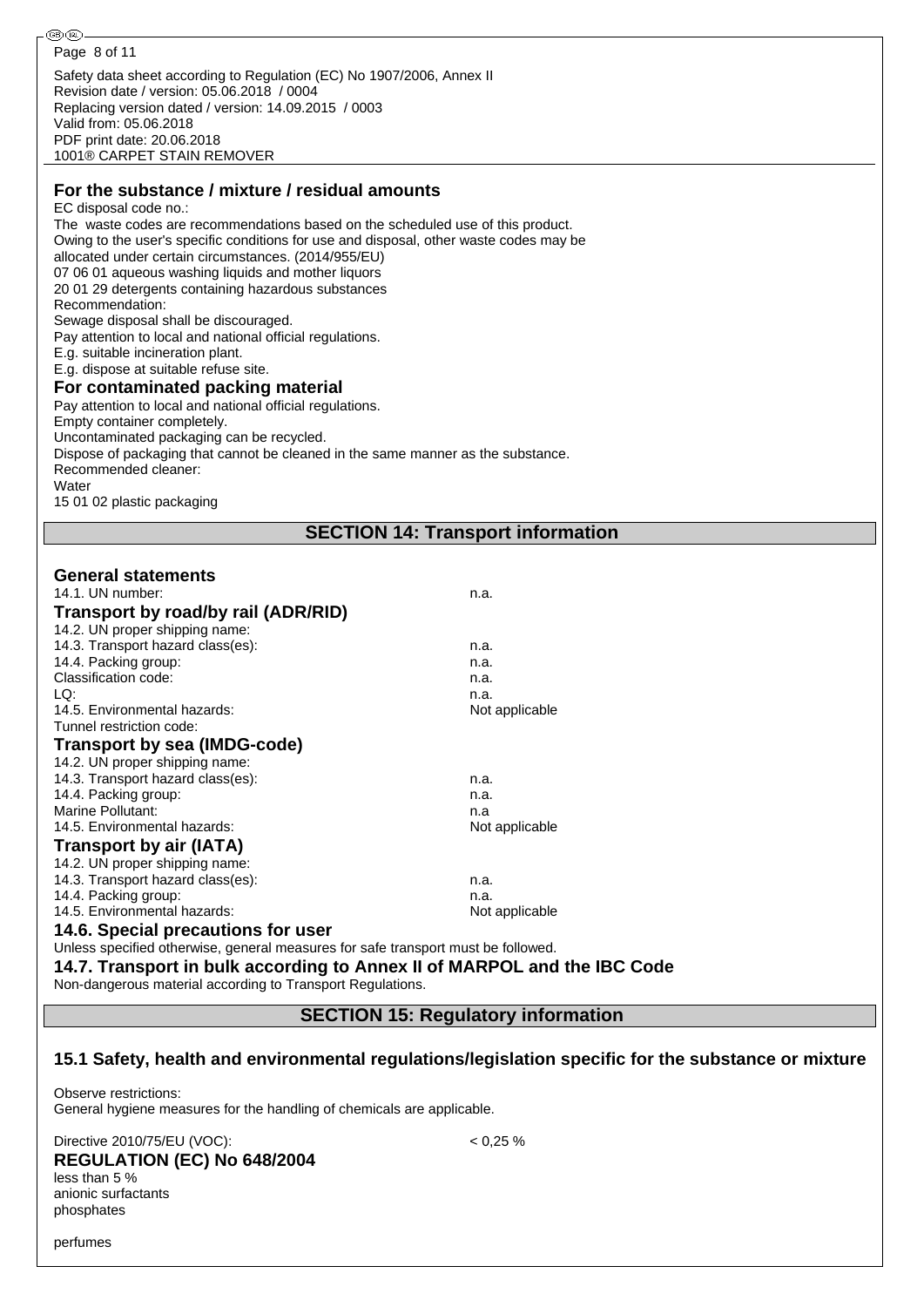Safety data sheet according to Regulation (EC) No 1907/2006, Annex II Revision date / version: 05.06.2018 / 0004 Replacing version dated / version: 14.09.2015 / 0003 Valid from: 05.06.2018 PDF print date: 20.06.2018 1001® CARPET STAIN REMOVER Page 9 of 11

**CITRAL** CITRONELLOL LIMONENE LINALOOL BENZISOTHIAZOLINONE METHYLCHLOROISOTHIAZOLINONE/ METHYLISOTHIAZOLINONE METHYLISOTHIAZOLINONE

Treated goods as per Regulation (EU) No. 528/2012 must display specific information on the label. Please note Article 58 paragraph (3) subparagraph 2 of Regulation (EU) No. 528/2012. Approval of the biocidal active substance may mean that special conditions are required for marketing the treated goods. These are indicated in the approval of the active substance.

National rules/regulation for the compliance with maximum quantities with regard to phosphates and or phosphorous compounds must be observed and complied with.

#### **15.2 Chemical safety assessment**

A chemical safety assessment is not provided for mixtures.

## **SECTION 16: Other information**

EUF0031 Revised sections: 1

## **Classification and processes used to derive the classification of the mixture in accordance with the ordinance (EG) 1272/2008 (CLP):**

Not applicable

The following phrases represent the posted Hazard Class and Risk Category Code (GHS/CLP) of the product and the constituents (specified in Section 2 and 3). H315 Causes skin irritation. H319 Causes serious eye irritation.

Skin Irrit. - Skin irritation

Eye Irrit. — Eye irritation

## **Any abbreviations and acronyms used in this document:**

AC Article Categories acc., acc. to according, according to ACGIHAmerican Conference of Governmental Industrial Hygienists ADR Accord européen relatif au transport international des marchandises Dangereuses par Route (= European Agreement concerning the International Carriage of Dangerous Goods by Road) AOEL Acceptable Operator Exposure Level AOX Adsorbable organic halogen compounds approx. approximately Art., Art. no. Article number ATE Acute Toxicity Estimate according to Regulation (EC) 1272/2008 (CLP) BAM Bundesanstalt für Materialforschung und -prüfung (Federal Institute for Materials Research and Testing, Germany) BAuA Bundesanstalt für Arbeitsschutz und Arbeitsmedizin (= Federal Institute for Occupational Health and Safety, Germany) BCF Bioconcentration factor BGV Berufsgenossenschaftliche Vorschrift (= Accident Prevention Regulation) BHT Butylhydroxytoluol (= 2,6-Di-t-butyl-4-methyl-phenol) BMGV Biological monitoring guidance value (EH40, UK) BOD Biochemical oxygen demand BSEF Bromine Science and Environmental Forum bw body weight CAS Chemical Abstracts Service CEC Coordinating European Council for the Development of Performance Tests for Fuels, Lubricants and Other Fluids CESIO Comité Européen des Agents de Surface et de leurs Intermédiaires Organiques CIPAC Collaborative International Pesticides Analytical Council CLP Classification, Labelling and Packaging (REGULATION (EC) No 1272/2008 on classification, labelling and packaging of substances and mixtures) CMR carcinogenic, mutagenic, reproductive toxic COD Chemical oxygen demand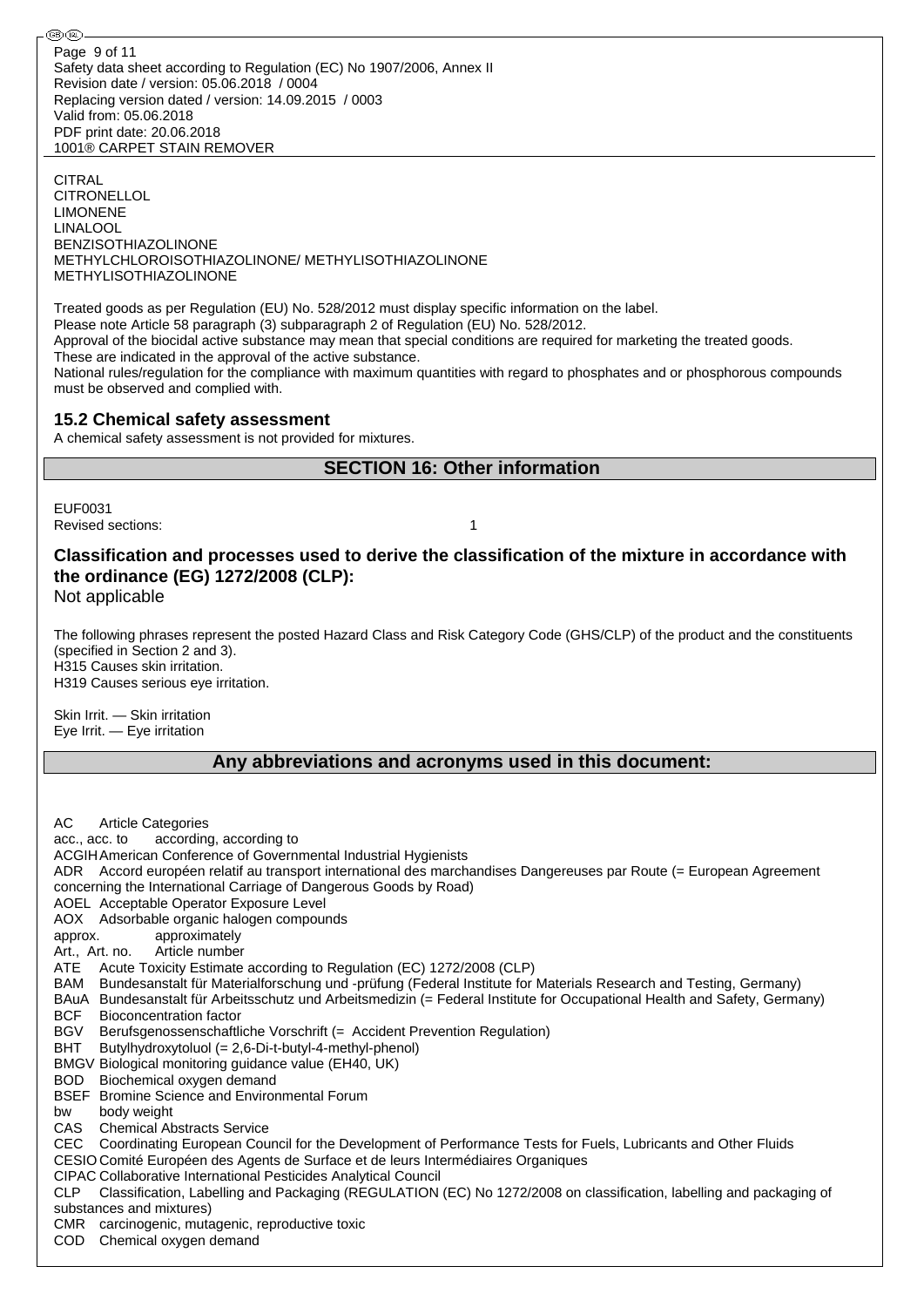⊛® Page 10 of 11Safety data sheet according to Regulation (EC) No 1907/2006, Annex II Revision date / version: 05.06.2018 / 0004 Replacing version dated / version: 14.09.2015 / 0003 Valid from: 05.06.2018 PDF print date: 20.06.2018 1001® CARPET STAIN REMOVER CTFA Cosmetic, Toiletry, and Fragrance Association DMEL Derived Minimum Effect Level DNEL Derived No Effect Level DOC Dissolved organic carbon DT50 Dwell Time - 50% reduction of start concentration DVS Deutscher Verband für Schweißen und verwandte Verfahren e.V. (= German Association for Welding and Allied Processes) dw dry weight e.g. for example (abbreviation of Latin 'exempli gratia'), for instance EC European Community ECHA European Chemicals Agency EEA European Economic Area EEC European Economic Community<br>EINECS European Inventory of European Inventory of Existing Commercial Chemical Substances ELINCS European List of Notified Chemical Substances EN European Norms EPA United States Environmental Protection Agency (United States of America) ERC Environmental Release Categories ES Exposure scenario etc. et cetera EU European Union EWC European Waste Catalogue Fax. Fax number gen. general GHS Globally Harmonized System of Classification and Labelling of Chemicals GWP Global warming potential HET-CAM Hen's Egg Test - Chorionallantoic Membrane HGWP Halocarbon Global Warming Potential IARC International Agency for Research on Cancer IATA International Air Transport Association IBC Intermediate Bulk Container IBC (Code) International Bulk Chemical (Code) IC Inhibitory concentration IMDG-code International Maritime Code for Dangerous Goods incl. including, inclusive IUCLIDInternational Uniform ChemicaL Information Database LC lethal concentration LC50 lethal concentration 50 percent kill LCLo lowest published lethal concentration LD Lethal Dose of a chemical LD50 Lethal Dose, 50% kill LDLo Lethal Dose Low LOAELLowest Observed Adverse Effect Level LOEC Lowest Observed Effect Concentration LOEL Lowest Observed Effect Level LQ Limited Quantities MARPOL International Convention for the Prevention of Marine Pollution from Ships n.a. not applicable n.av. not available n.c. not checked n.d.a. no data available NIOSHNational Institute of Occupational Safety and Health (United States of America) NOAEC No Observed Adverse Effective Concentration NOAEL No Observed Adverse Effect Level NOEC No Observed Effect Concentration NOEL No Observed Effect Level ODP Ozone Depletion Potential OECD Organisation for Economic Co-operation and Development org. organic PAH polycyclic aromatic hydrocarbon PBT persistent, bioaccumulative and toxic PC Chemical product category PE Polyethylene PNEC Predicted No Effect Concentration POCP Photochemical ozone creation potential ppm parts per million PROC Process category PTFE Polytetrafluorethylene